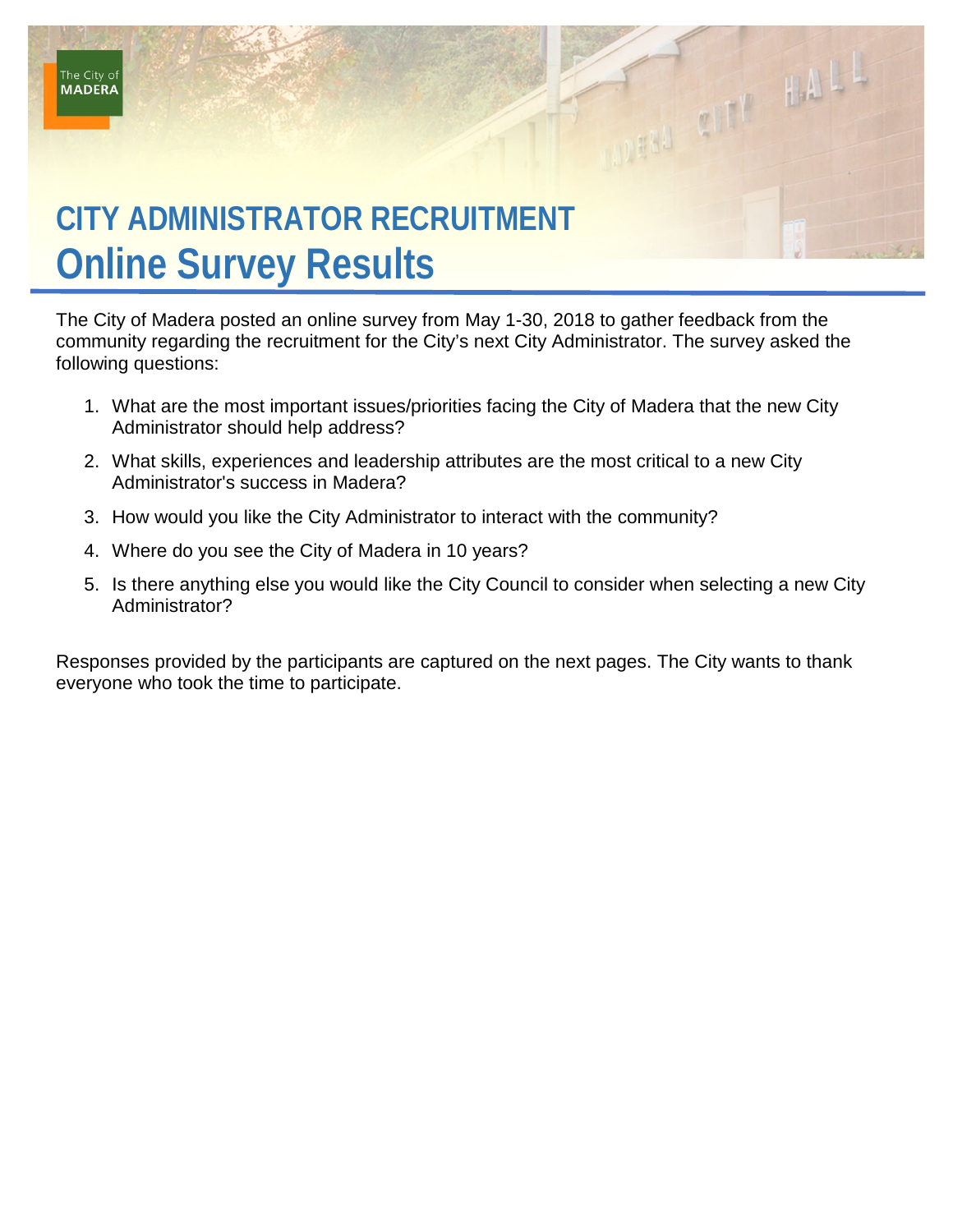### **What are the most important issues/priorities facing the City of Madera that the new City Administrator should help address?**

- Taking care of the moneys the previous City Administrator took from the City of Madera.
- Downtown, budget issues, retail
- Planning Department doesn't provide any help to investors and making it hard to get a business permit or plan approved
- Pay scale for high level staff not equitable to same size, low income communities.
- Lack of businesses and social activity
- The public schools need to perform better to best nurture the potential of the younger generation.
- A decaying downtown area that is in need of building repair and better businesses that attract people. Right now it looks like a bad section of a border town.
- Road conditions, pave roads not just patch them up
- Fixing roads, cleaning up downtown, getting new business to Madera
- economy, bringing good jobs to Madera. There is a reputation out there that the City is terrible to deal with for businesses/permitting. That can really limit the growth opportunities for our city. New City Admin needs to be able to address that and help cut through the red tape.
- Planning and preparing for the future and future infrastructure issues. Having a tough skin in dealing with the public who don't understand how government work.
- Crime and student education
- Overspending
- Homeless, illegals, drugs, downtown.
- Creating a business friendly environment
- City advancement, community building
- Immigration enforcement!
- Homeless people/ gangs/ City's Appearance/ Hospital standards
- Crime, downtown looks run down, the community hospital has a poor reputation among people who live here, improve the unemployment rate, trolley service on the main streets to improve shopping in the area
- The city doesnt have enought green space with lights in the winter or fall months for the kids to play. At millview, MYSL the youth soccer league holds a monopoly over the space from August thru December. The city charges anyone that wants to rent fields with lights \$75 for two hours when we have other cities providing lights for free for the public.
- Create a thriving arts scene inclusive to all
- Fixing the awful non-customer friendly culture that is deep seeded within the city organization.
- Use of tax money
- water, safety, streets, recreation
- Homelessness and crime
- Homeless
- Gang presence/violence, prostitution, bad roads, panhandlers, residential areas without sidewalks, transients, health code violating restaurants that haven't been shut down.
- Lack of shopping restaurants things to do
- The development of new job opportunities for the residents of Madera that pay a liveable wage. The growth of downtown Madera as a tourist destination. The improvement of the city parks to be more inviting to the community. The expansion of small business.
- Oversight of salaries that are out of proportion with a city the size of Madera!
- Homeless
- Homelessness and overall lack of community involvement.
- drug penalities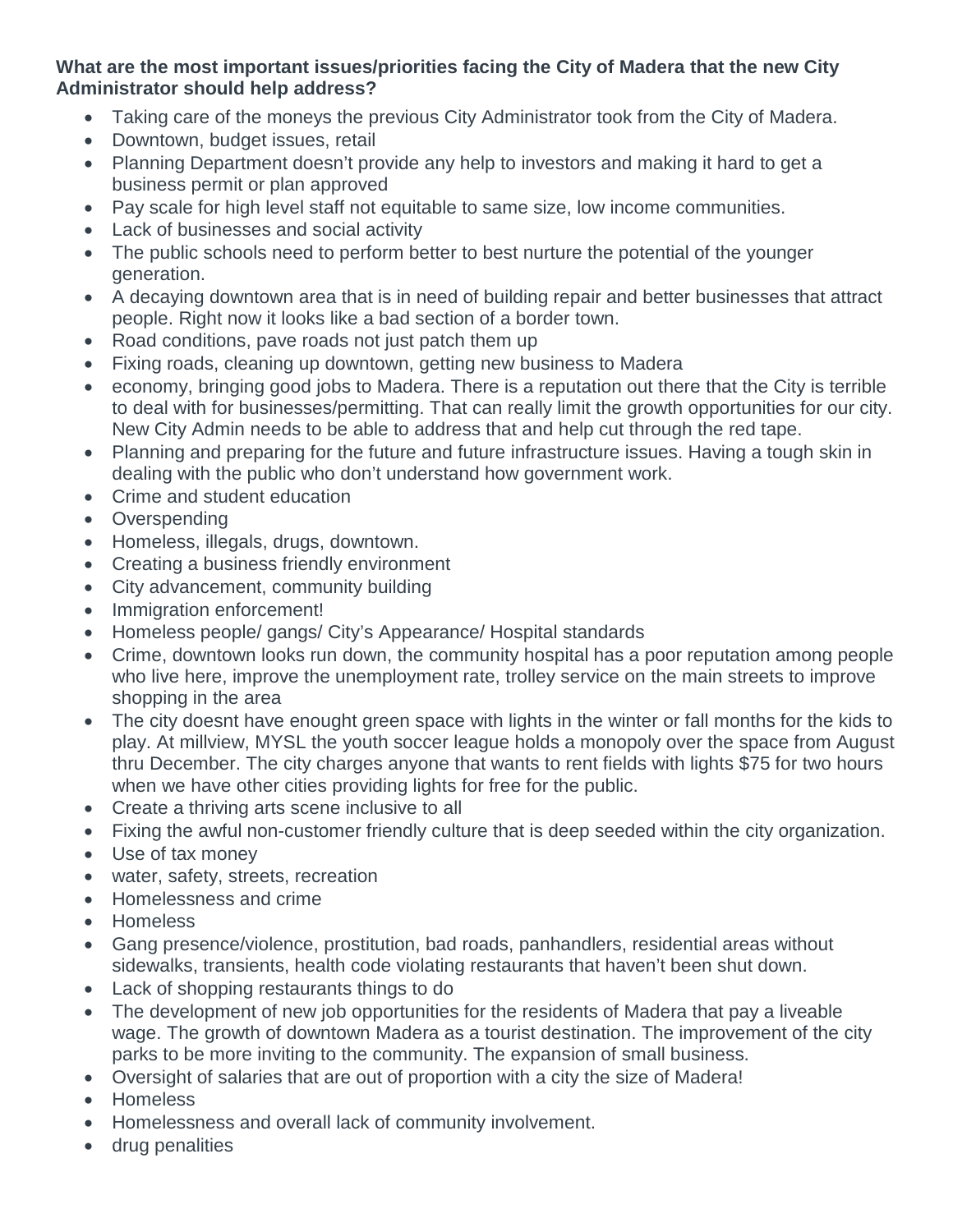- Economic growth
- Crime, vagrants, water police , illegals
- Budget discipline, aging infrastructure.
- Crosswalks on busy streets. Pedestrians have been hit multiple times at the one on Howard Road in front of MUSD and yet they put crossing signal in front on the T & C Park but not anywhere else.
- The PERS crisis.
- Homelessness, our DUI problem, Downtown revitalization, bringing new business.
- utility bills i.e. water
- Homeless, crime, downtown and infrastructure improvements
- Affordable housing, employment with living wages and political mismanagement.
- Law enforcement, school safety, occupational support for middle-class families, more opportunities for youth to engage/invest in their communities.
- Lack of business growth. ie Costco, Target. Residents are traveling to Fresno to shop.
- Cleanliness, Attracting New Businesses
- Road conditions, bringing new business to town to generate more income for the city
- City streets and cleanliness
- Downtown Madera. Downtown areas are a direct reflection of their City, drive thru ours and judge for yourself.
- Downtown need to be revitalized! The budget needs to make its way to the black!
- Seek new revenue streams for the City via an aggressive development plan including tax sharing agreements, annexations, and reducing urban blight/ revitalizing neglected areas. Use of sound fiscal decision making regarding the City's budget, employees, infrastructure, etc.
- The roads are terrible, especially down Yosemite. Homelessness and drugs, additional Fire protection
- Favoritism from the police force when it comes to arresting criminals and enforcing the law as well as enforcing the law on themselves when they break it.
- Crime, poverty
- Crime
- Decrease the water price on homw owners.
- More focus on helping the stray and loose animals that are always roaming around town.
- Shopping and jobs
- There is no business or restaurants in Madera which means no tax base all our people from Madera go to Fresno
- HOUSING units for homeless people without restrictions or minimal barriers. There are a lot of homeless people and it's not as easy as hiring them when they have a bad background, evictions, etc. Shelter for the homeless like an emergency shelter
- Getting new business to come to madera
- Social welfare/homelessness/rehabilitation programs
- Homeless , run down downtown and no big name stores
- Rehabilitation of downtown area. Bringing larger variety of shopping and restaurants to this area.
- Make sure that the city employees don't get paid a ridiculous amount of money
- excessively high salaries for city employees
- Street safety
- New large businesses
- Dui
- Gang violence
- The amount of DUIs in this town and traffic violations.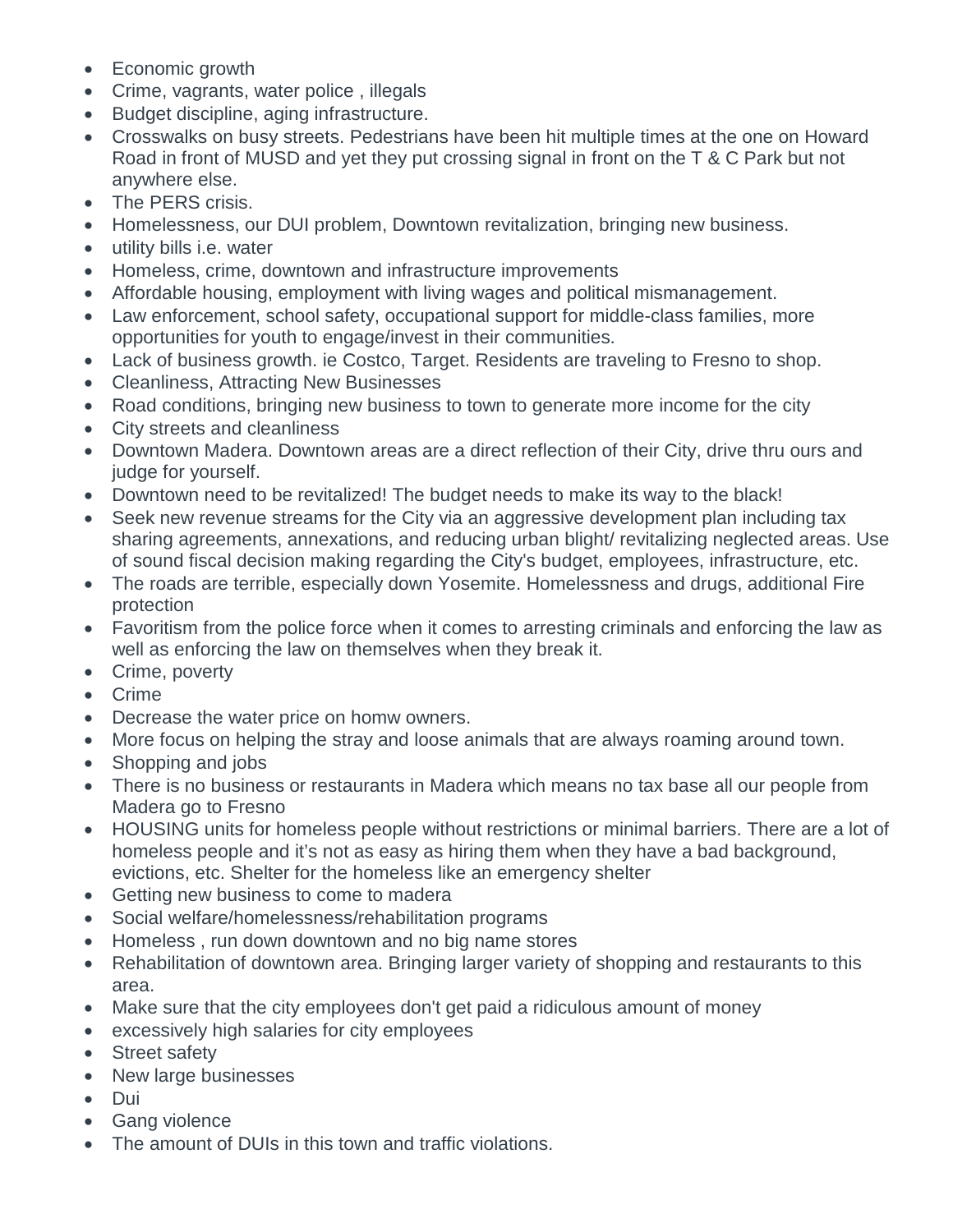- Building city for the future 30 plus years not just next 5-10 years. Realistically goals!
- Balanced budget with contributions to reserves
- Fix problems and SPEND TAX DOLLARS better
- budget deficit
- salaries, honesty, transparency
- Continue progress on Madera Performing Arts Center and city scape. Working with San Joaquin River Parkway, continue efforts to improve and add river access on Madera side. These two items would improve the quality of life for people of all ages in Madera.
- homelessness
- Homeless
- Not being corrupted
- Water, road repair, homelessness
- Homeless and filth
- Homelessness, affordable housing, business growth.
- Add at least six officers to the MPD for the purpose of traffic enforcement.
- Synergy, clear direction
- Increase developers fees, management pay review, work to reduce water payments
- Increase in homelessness, drug use. These impede economic growth.
- Infrastracture
- Parks and recreation projects. Beutifucation of the city. Education programs and more support from the city to keep the youth off the streets by providing affordable or free extracurricular activities.
- Employees pay
- CalPERS situation. Infrastructure maintenance and development. Development fees
- The budget crisis and finance director

#### **What skills, experiences and leadership attributes are the most critical to a new City Administrator's success in Madera?**

- Being a fair, just, and impartial in every decision & action they do .
- Experience with city budgets, familiarity with city, ability to be transparent, ability to make tough decisions, listen to stakeholders
- A person who likes Diversity and been in a business development area
- Well organized Knowledgeable of the area and the demographics of the community Past experience as a City Administrator
- Communication and corporation with the community
- The new administrator needs to be honest, hard-working, and be able to communicate effectively. He/she needs to be from Madera to address our weaknesses and highlight our good qualities.
- Intelligence, vision, and an ability to lead the masses
- Communication and effectiveness in completing the tasks given in a timely and efficient manner.
- Bilingual, not out for political gain, local
- should be a collaborative leader, have experience with a city with similar economic issues
- Administrative skills, understanding of government monies, how they can be spent. A good listener but a decision maker on what's best. Someone who can/will stand up to bullies.
- Setting up a mission statement and sticking to it. Having core values that will help quide the administration. Be personal, take pride in serving the city. We want leaders that will set the example and not just take the talk. Prevent crime, improve the education system, rebuild the city, and don't over spend.
- **Whatever**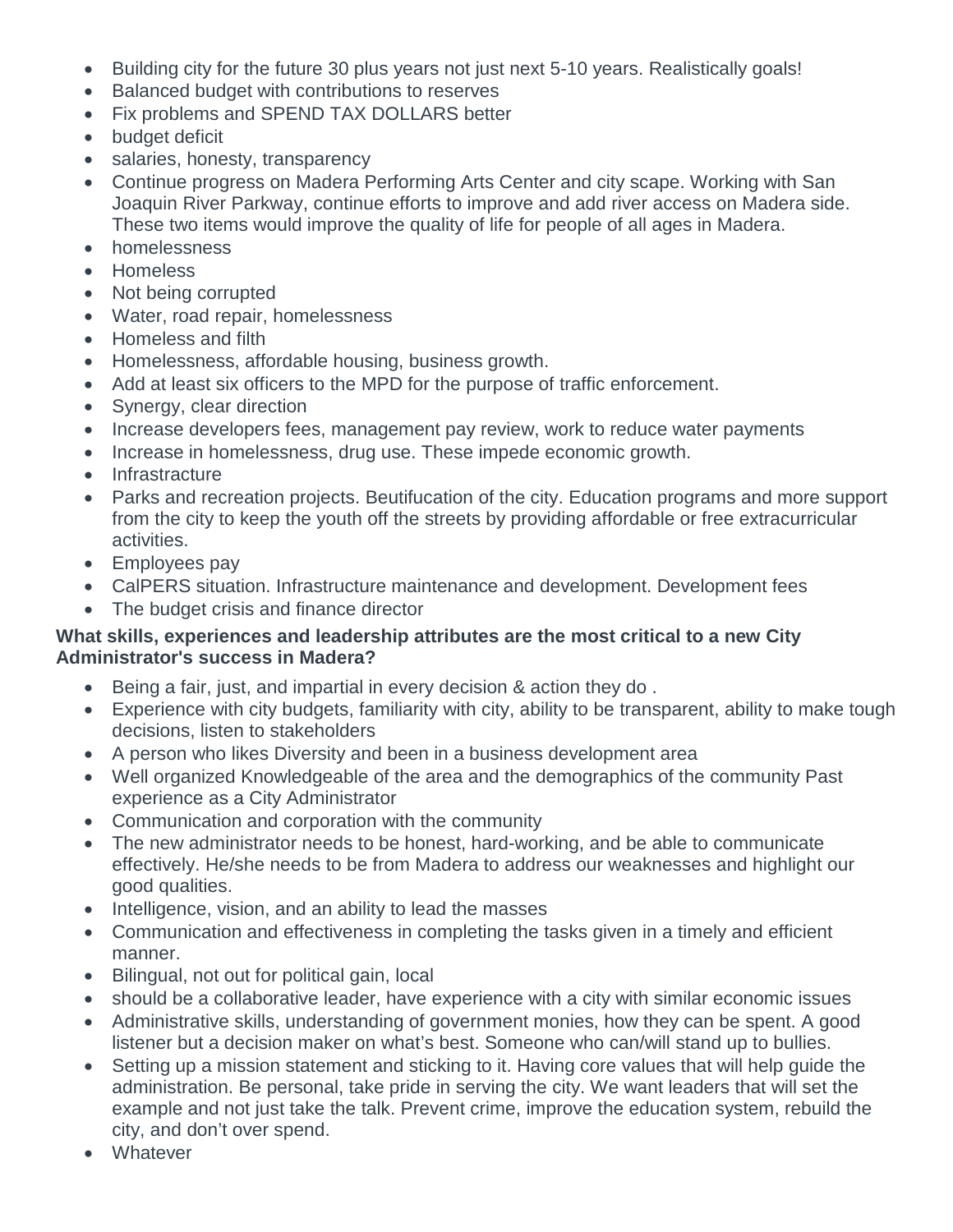- Imagination, financial experience, organization
- Prior business experience, or city administration experience
- Well spoken, articulate, background in city development, willingness to listen to majority and minority community members. Most importantly willing to go against the good old boy culture that is Madera.
- Sweeping up the illegals and sending them back.
- Costumer Service/ education/ Family centered/
- Down to earth, understand the needs of the community farmers, water issues, poor run areas get overlooked, crime issues
- Needs to have good planning skills, be willing to get involved, willing to question current process and think outside the box. Be willing to listen and follow thru. surround himself with smart people.
- Loyal, honest and fair individuals, non-liberal, preferably college educated, diversity and hopefully not all Madera life long residents.
- The next Administrator needs to be friendly, collaborative, and know how to work well with others both internally and externally.
- True experience at a similar CA city controllong costs and addressing city services
- fairness, compassion, open to new ways of solving old issues
- Be intelligent and not play into the politics of Madera
- 1 Stop where they may obtain services needed and away from river and residental areas. Need to be drug-free and sign consent for rules decided by administration. Give incentives to them once they reach a goal.
- Good speaking skills, probably bilingual, first responder experience, no politicians.
- Someone who has experience in transforming a community. A proven leader that has knowledge on how to improve a community.
- Previous experience in a role similar to this one with 10+ years of experience. A college degree with an emphasis on city management. A proven track record of city development. Volunteer work.
- A proven track record in Business Administration. We don't need another career politician.
- Honesty, ability to communicate, diverse,
- The individual needs to live in the city limits of madera. Also, they need to have experience with the ongoing issues that this city faces.
- business related with basic knowledge in criminal justice
- Real world business experience- not just academia. The city admin should have experience is working in impoverished settings.
- Policy and protocol follow through, no nepotism or family relations, process management and budgeting
- Proven track record of success
- I don't know what skills, experience or leadership attributes the candidates should have......How about a community member that actually cares about Madera. One that does play into the politics game and has the ability to listen to diverse groups of citizens and follow through with the needs of the community.
- CPA and budgeting skills for large corporations along with some public service
- Some kind of planning background, urban growth, and interpersonal skills.
- passion for the City and people of Madera
- diplomacy, forward-thinking, past experience with a good reputation in a city manager position. Accessible and available to the public.
- Honesty, integrity, strong leadership, bilingual-Spanish, 10+ years in city management, experience with crisis management such as an active shooter situation or others and be politically savvy.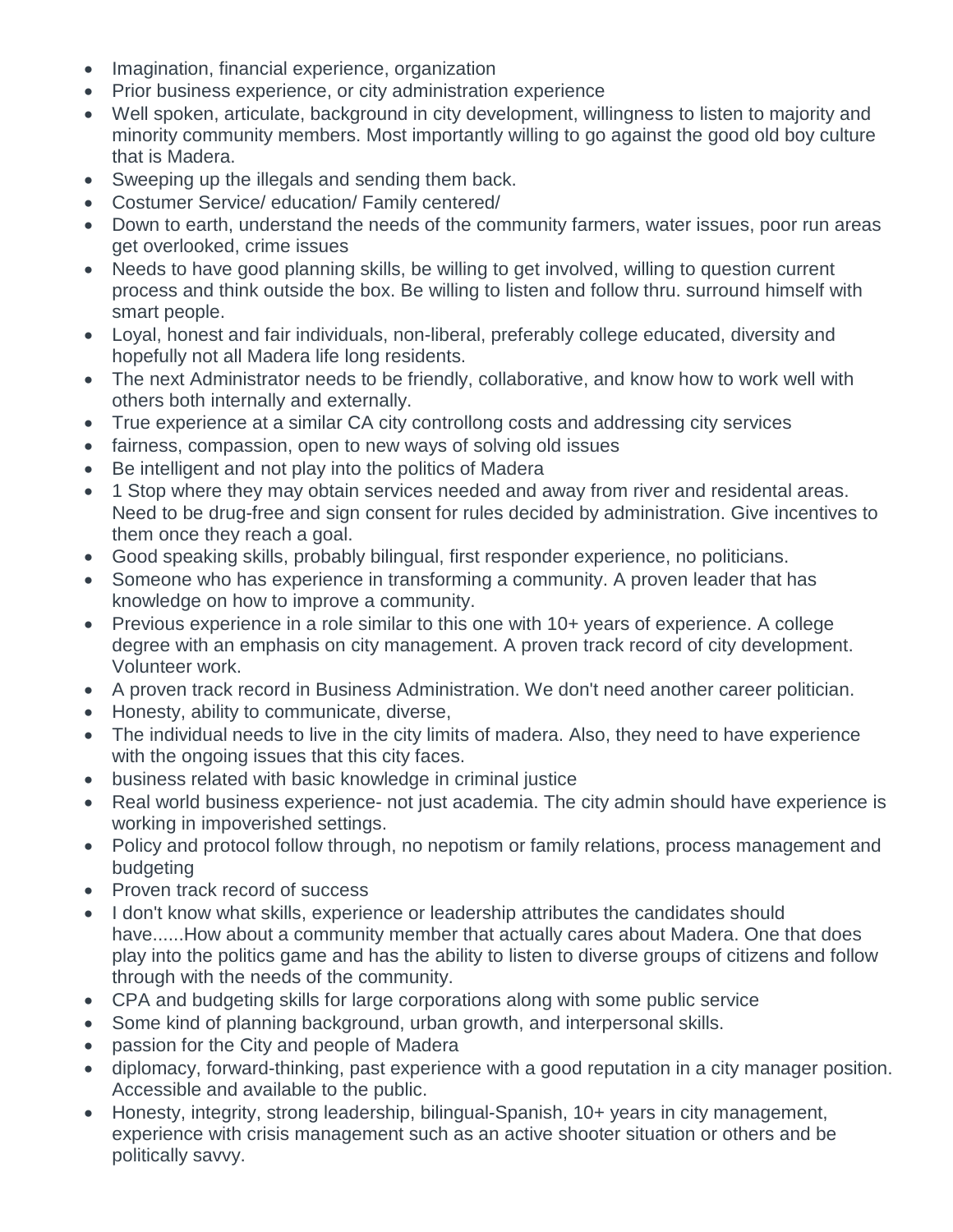- Experience in budget management, knowledge of local laws and policies, volunteer work in the local community, can enforce laws and policies with tact, attends church service regularly, Spanish as a second language.
- Approachable personality. Good communication skills. A person that is able to make decisions on his/her own. Leader not a follower.
- Honesty, Integrity, Listening, Open to New Ideas
- Being transparent, Resilience, Emotional Intelligence, Empathy, Open-minded, Diplomacy, Trust, Integrity, Listening, Ownership / Accountability
- Honest and good business sense. Placing city needs before anything else.
- Young (as in not ready to retire), holds people accountable, hardworking, community involvement, educated, progressive thinking, motivated, charismatic, have a plan, not affaird of builders and local business leaders, and from Madera.
- A proven track record of success, and hopefully experience with revitalizing a down town and a proven financially sound advisor
- Transparency, willingness to work with the diverse community, support of City employees.
- Leadership training, high morals and ethical, financially responsible
- One not from Madera who has not been in office and someone who is not white or shady dishonest and Who runs the town like the military would with honor and respect and furthermore one who is not afraid of getting his feelings hurt to do what is right for the people.
- Humble, leadership
- Honesty and dignity
- Understand the needs and culture of the Latino population. Be a local resident of Madera who cares about the City is proud of the City. Have experience in City Administration and finances. Management skills that demonstrates leadership who can unite the community and City staff.
- Having more focus on what the public actually want and not thinking they know what is automatically best.
- Values, delegation, development
- Need to be able to market the city of Madera so that we're not just a bedroom community. Needs experience in having a visual idea of the city
- Really know and understand different populations. The new person needs to be humble and understand. Do not have biases or stereotypes against the less fortunate like the homeless
- Having experience in running a city before!
- Experience in Social Work, Education and Communication skills
- Resident of Madera not Madera Ranchos, foothills etc. Preferably somebody born and raised, That takes pride in Madera and see in a grow. Despite the Mumbai jumbo that thePopulation would not support growth.
- Background in downtown revitalization, budgeting, addition of recreational areas, ability to work well with a variety of people.
- Honesty
- Experience on the job.
- Economics, Human Resources and planning
- Experience with business development and job growth.
- Friendly
- Communication with the community
- Previous experience that can be related to this position. Must possess a strong leadership ability. gang violence
- Listining, caring, selfless, cares for others dispite difference of opinion. Willing to do what's best for the overall city not to just be elected or hired. Title has a lot of responsibility and should respect that.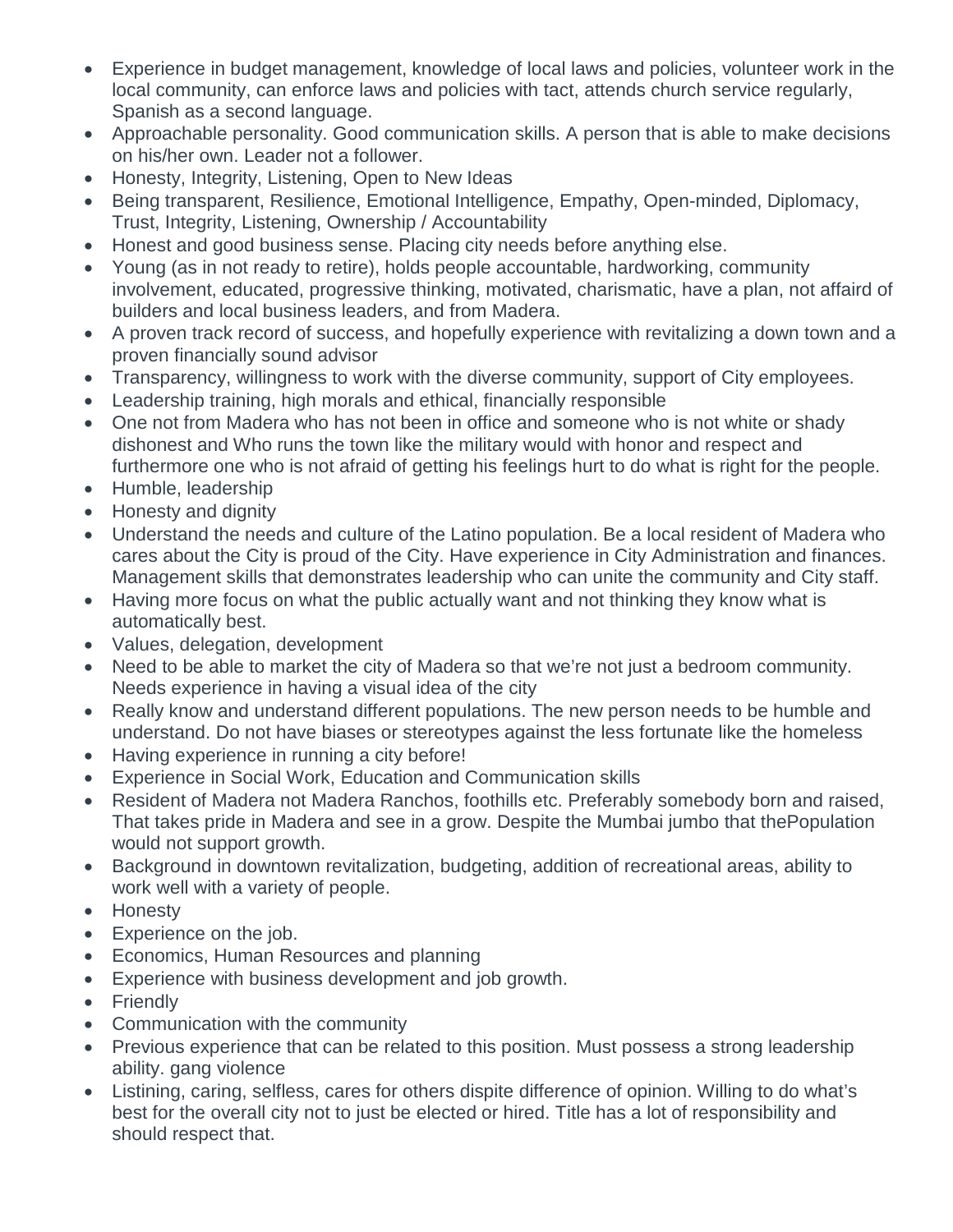- empathy and ability to communicate well with Council, staff, and the community. Strong/positive work ethic and sense of public service
- Honesty, ability to cut costs and put Madera first. Live in Madera
- honesty integrity accountability of all City employees
- fairness, honesty, integrity, ability to motivate, attention to detail, putting consultant recommendations into action, not falling into the "good ol' boys club" mentality, the utmost experience with fiduciary responsibility.
- Strong communication skills. Outgoing, friendly, reliable. A passion for our city.
- proven abilities to handle many projects at once without neglecting any, staying under budget, funding all departments according to need
- Ability to work with others, work ethic, length of job experience, overall qualifications
- Accountability
- Team player, preferably from the region, understands the diversity in Madera.
- Should have prior knowledge of what it takes to hold position. Be a leader, with an open mind, and the ability to share the vision of where the City is headed. Willing to relocate to our City if not from here.
- Team building, leadership skillsets, and management skills. Must know how to bring people together.
- Be your own person. Do what is right for the City of Madera, not just for one particular geographic area.
- Communicator, leader, fiscal knowledge, not afraid to deal with stagnancy
- Having actually run a city or county not a department.
- We need someone with wisdom, who has been in Madera more than 10 years and knows how things work.
- Analytics, Finance, Human Resource
- The City Administrator.must be someone with atrong ethical attributes, honest, and with love for the city. Him or her should be willing to fight for the town's best interest and be able to relocate the city's tax money approximately.
- Experience and the education in business management
- A fair but firm team leader. Willing to cut loose an ineffective department head, no matter how long that person has worked here. The City Administrator should have experience with success in revitalizing, economic centers of the city and, neighborhood revitalization and beautification.
- Diversity among class and color knowing that the lower class gets the jobs done including within the city structure

# **How would you like the City Administrator to interact with the community?**

- Meet with the Mayor, and other key local government officials monthly to work out all plans for the City of Madera.
- Be a resident, listen to stakeholders concerns
- Attend professional conferences, invite city investors and address issues they face and offer help plans to expand the city investments.
- Public forums for input on community needs
- Hosting recurrent social gatherings is fundamental to establishing a good rapport and consistent interactions with the community.
- Be a part of the community. Attend and participate in events. Volunteer and be active don't do the political handshake and a smile...be genuine
- To have meetings monthly and to advise and communicate the situations at hand
- Community outreach, town hall meetings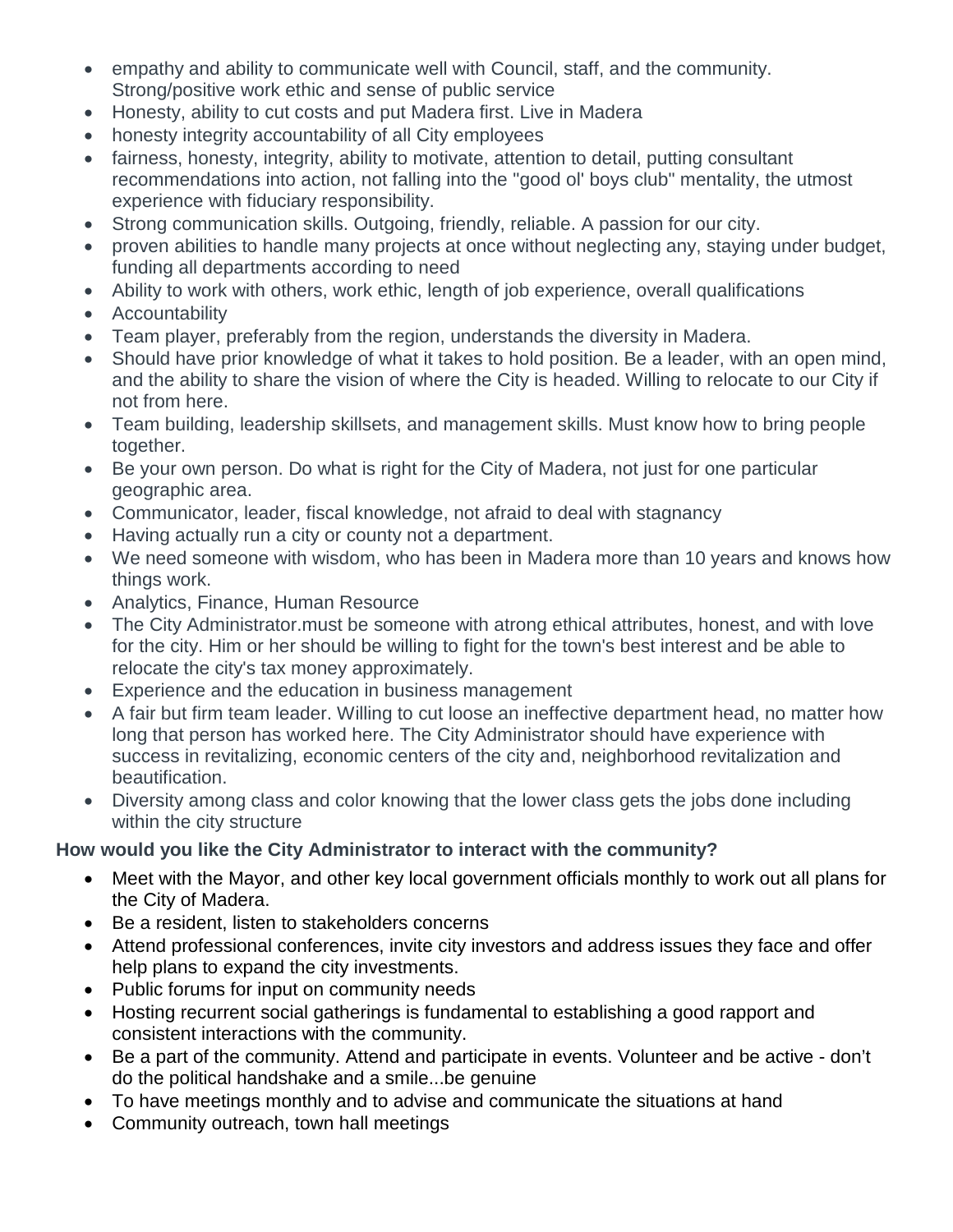- Should be someone who is willing to live in Madera, so they should be involved in the general living/experience of our community. Potentially could hold periodic town hall/open houses to allow the community access to bring up issues of concern.
- I believe that city administrator should not be involved in the community. So it doesn't seem that they could 'bought' and be part of a 'good ole boys' club.
- Through social media and by holding events where the community can meet and speak with them.
- Website
- Be transparent
- Consistent communication with the community to ensure all concerns are addressed
- Greatly. The new city administrator needs to have dialogue with all members of the community. Not just the farmers and old luminaries of the city but everyone. The administrator needs to listen to young and old, men and women, regardless of race or creed. We need a leader that understands that Madera must finally take its step forward. We must bring change to this city and stop letting those that ran it 30, 40, 50 years ago still feel they can control it. Times and ideas have changed and we need a city administrator that will go towards the future, not be stuck in the past.
- Actually interact with the people and not sit in your million dollar home.
- For making better changes so the people of Madera are proud to live in this town!
- Local meet & greet, attend community events
- he needs to be out in the community. you can only get so much from behind a desk.
- Kindly. But I don't think it's necessary to be so involved.. His job is to run the city not make people like him. Leave that for council members.
- They should actually participate in community events and be a friendly approachable person... unlike the last Administrator.
- Social media or newspaper
- Spanish speaking, Engllish speaking. Open door sessions
- Positively with community members and be accessible
- Offer services and obtain volunteers/retirees. Clothing for interviews can be donated and washed for next candidate. Once employed then clothing can be given.
- Social media updates and announcements, an article in the city of Madera newsletter that comes in the water/trash bill every month letting the citizens know how our water supply is doing and what steps the city is taking to keep us from severe drought.
- I think he should interact through social media .. and also be open and available to meet in person
- Be visible.
- I don't feel this is a necessity. He/She should just do the job, and let results speak for him/her!!!
- On all levels including social media.
- I would like them to communicate with business owners to best understand how to help the community.
- once a month
- Social media is increasingly popular and easy. I also love the mayor's Starbucks meetings.
- Truthfully and sparing no feelings forget touchy feely direct and honest
- Be involved in local activities to have a pulse what is going on but not to a point of exhaustion.
- Mailings, Nextdoor or other internet forum and Public Meetings. Not everyone will show up to Public Meetings because they have no knowledge of when, where or what the topics are. Not everyone has access to internet forums. Anyone that is a citizen of Madera has an address. So maybe send out monthly or quarterly news letter with the City Water bills that has information from City Administrator. I have lived in the city of Madera for over 30 years and have no idea when the City Counsel meet.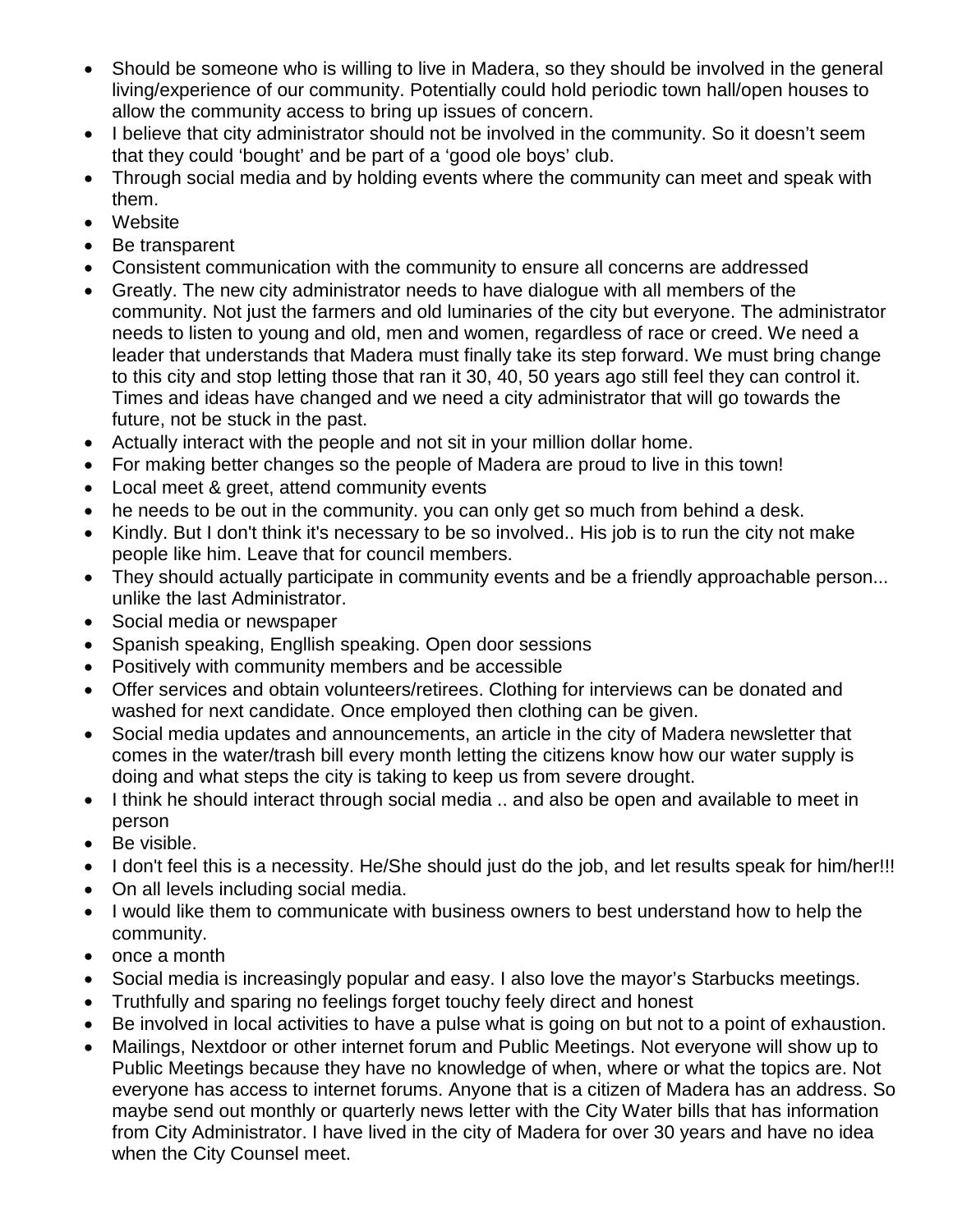- He or she should live in Madera
- Transparently.
- Needs to be approachable, face to face availability, social media presence
- Attend community and city-sponsored events. This person should also be a resident of the community.
- Openly, honestly, bluntly and regularly.
- Transparent, regularly accessible through old and new technology, periodical updates via social media/mail, initiate dialogue with those who may not feel empowered.
- Lives in the City of Madera. Belongs to local organizations. A genuine person who really cares what really goes on in the City and just wants to make the city better.
- Town Hall style meetings, online surveys
- How about a link that will take you to a page where you can rate services you have received from individuals or departments in the City. There is a place to type in comments as well. You want to hear from your residents, and actually using the data you receive. Let's work together to make Madera a beautiful place to live, work, and play.
- Bye having transparent and open agendas with the people of the city of madera.
- Be more energitic, engaged and listen.
- To be very transparent and be VERY active in the community. Not just sit behind a desk and never see or hear anything from!
- That is not a priority, however, being approachable and maybe communicating milestones of the projects the City is completing would be beneficial for the public.
- Visit local businesses, drive roads and experience different viewpoints of citizens. Visit local schools and fire stations.
- Brutally honest someone who speaks the truth does what they're told shows initiative and furthermore doesn't say they're going to do something and never do it. Furthermore someone who does without being told and shows initiative by doing for the people as to the pocket or their friend on the police force.
- More meetings and city events.
- Daily with nothing but the facts
- Make the City hall welcome to all people and allow some time to participate on community events. Listen to needs of the people.
- Join in with the police department and do scheduled meet and greets and socialize with the actual community.
- Town newsletter
- Our last city administrator never interacted well with the city or it's employees. Most important thing would be to put people around the city that wanna be in Madera. That live in Madera etc so the new administrator needs to be seen around town as a regular person
- Host events, go to ceremonies, be open to talk to the vulnerable populations. Be genuine of meeting people. Speaker of ceremonies. Make himself available. Have nice personality just Ike our current mayor, Andy that feels like he is our friend and connects to the community.
- Out meeting with the citizens
- Creating and community involvement programs for long-term welfare betterment of the city
- Go out into the community go into schools, grocery stores , parks, and walk the city. Not just once but several times throughout the days especially on the east side of town
- Inform the community through meetings, flyers, and social media.
- He needs to inform us what he is doing and be more transparent
- Be accessable
- Monthly inserts in water bill
- $\bullet$  N/A
- Being involed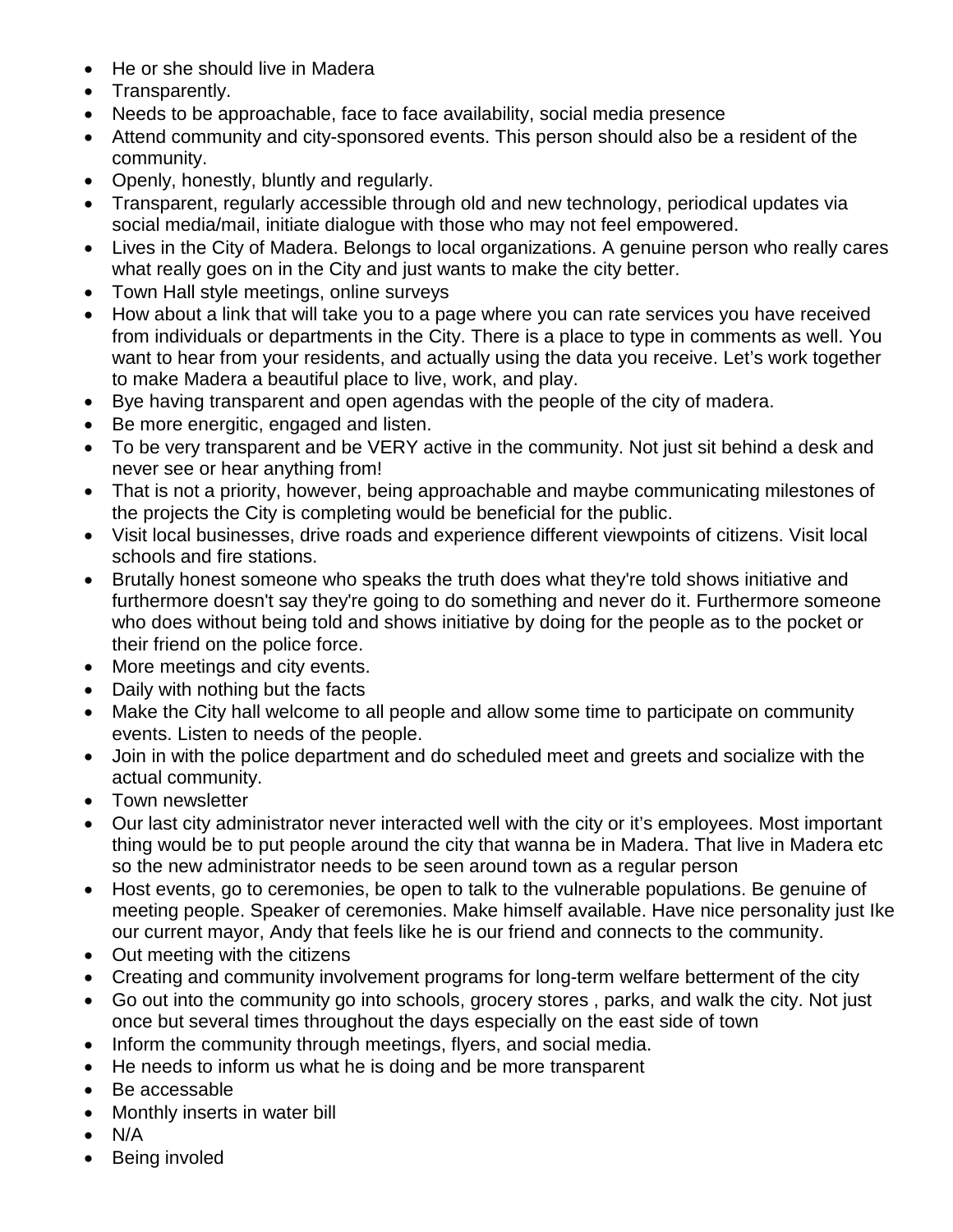- Do more events with the community
- Keep us posted on ongoing progress in our city, whether that be through a post in the newspaper or Facebook. The people like staying informed on what is going on in our city, the good or the bad.
- Easy to reach, easy to approach and be easy to come talk to rich or poor. Social media active daily but not too much to blow up feeds. Just enough to update Monday to Friday.
- Be responsive to direct communication, delegate to departments for technical and specific issues, be available and visible to the community
- In an open and friendly manner.
- Quarterly town hall meetings is a great way to keep the community informed.
- With honesty and integrity either through print or social media.
- Interact in a manner that is inclusive of all citizens.
- monthly or bi-monthly reports via social media, be out and about at various community activites
- Be hands on
- Truthfully especially in all its money related dealings.
- Conduct town hall meetings, get involved in community projects, be visible.
- They should be present for public and community outreach to answer questions and get to know citizens.
- In person, social media, and video streams.
- The Administrator, along with the Department Heads should make themselves available to the public on a regular basis. The Administrator and Department heads should be required to reside in Madera County.
- Department meetings, functions/fundraisers other than council mtg,
- Social media updates seems to be more acceptable.
- Social media. It's instant, accurate and gets to a lot of people quickly.
- Power of social media. Use it!
- City Administrator should be involved in the city's events in order to experience and see what's needed and what's a priority or th best for the community.
- To be approachable and listen to the public
- I would hope a City Manager would choose to live in the city where employed and become a part of the community.
- Often

# **Where do you see the City of Madera in 10 years?**

- Having a key place in the politics & welfare for the state of California.
- In a deficit if nothing is done, loss of tax dollars to Fresno and ranches area if no new retail tax base is recruited to city.
- With the current planning department management, no where
- Double in size. Hopefully with well developed community areas which include parks and shopping centers which are well coordinated with the community.
- A city of over 100,000 residents trying to remain a small town.
- Madera is becoming too congested and over-populated. New housing and commercial developments need to occur outward and not within the city to distribute the rising population as much as possible.
- If Madera doesn't invest money in revitalizing it's downtown and attracting new businesses, it will continue to be a pit stop off of 99. People will stop to gas up, use the bathroom, and get back on the road
- Being the best city in the valley
- Hopefully better off than now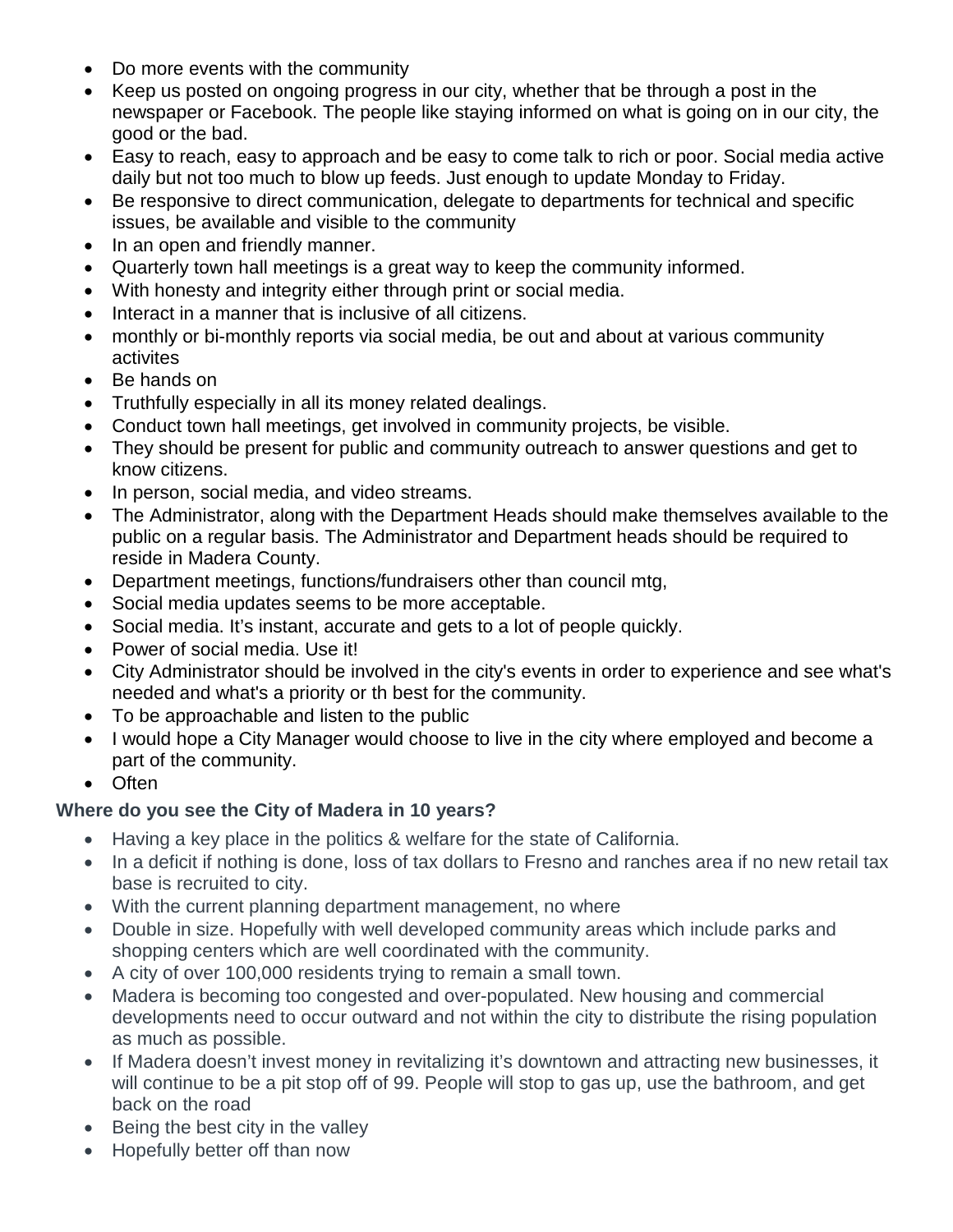- Hopefully thriving. There is significant county growth happening out near 41, I do not want all interest and services to get pointed out there, and leave Madera behind. We need to actively pursue business/retail opportunities here in the City to be able to grow and compete with that.
- Thriving because there was forward thinking decisions made so the city is financially sound. A city that is clean and people are proud to live in the city and care about each other.
- I want Madera to look and run like Placer county city like Roseville or Rocklin.
- Bankrupt
- If we don't do something quickly, it will be a ghost town. Something needs to be done to revitalize the city because everyone will sell their homes and head east to the 41 Corredor where all the new building is going
- The city of Madera can be retail/industrial hub similar to Tracy, CA. We need to spend more time bringing retailers and other businesses to our community
- Hopefully different and grown. Madera have been the same my whole life. We need to stop fighting change and finally embrace it.
- Even more broken down and yellow and blue and pink buildings. Things falling apart. More crime. All because more and more immigrants coming in.
- Still.... no nice stores...more homeless people Need more policemen and cleaning up the town I feel like I should move to a place like Clovis
- higher crime rate, gang violence, & higher unemployment. We need a better hospital, more counseling services, & more stores in the area not a casino.
- Honestly I see the city going backwards... decisions are made in a bubble without taking input from the public. The way to have access to the public and hear what they need is to be out and about at all the events that the community puts together. The city will grow but the available green spaces and facilities available aren't growing accordingly.
- Vibrant, strongly English speaking, lots of cool, artsy shops, to have more 2 than a corporate coffee shops, some great local indie coffee houses and book stores and tech business, maybe a Bitwise-ish tech place and a FresCo location for local cool people like myself :) , a local Maderan poet laureate, and better parks.
- The Council must take the time to find a good Administrator, which includes good pay equivalent to the last Administrator. Don't cut the pay. IF you find a good Administrator, Madera could be completely transformed in 10-years.
- Growing. It will need better roads,sidewalks and water storage
- either dried out with no water because of county developments or thriving beyond believe. We are at a crossroads.
- Continuing to grow and hopefully not a ghost town since all of the new development outside of the City of Madera
- More populated and hopefully more grocery stores. Such as a Costco or Winco where more employment can be offered.
- Overrun with transients, panhandlers, prostitutes, and gang members.
- I hope in 10 years the city will grow .. have a nice community and shopping center .. Madera will be known as a place to be
- Hopefully on a track to invite new business to Madera, tourist destination, and active job developer.
- From Arizona... or any other state.
- Hopefully with a large amount of growth. New businesses big and small.
- I see the overall quality of the city continuing to deteriorate unless drastic measures are taken.
- I believe it'll still be in the city of Madera; cities don't tend to switch their locations all too often
- Left behind Fresno's economic growth.
- Hopefully with a few more restaurant options a target and Costco
- Madera will have 71,000 restaurant dents with many of the same issues we have today.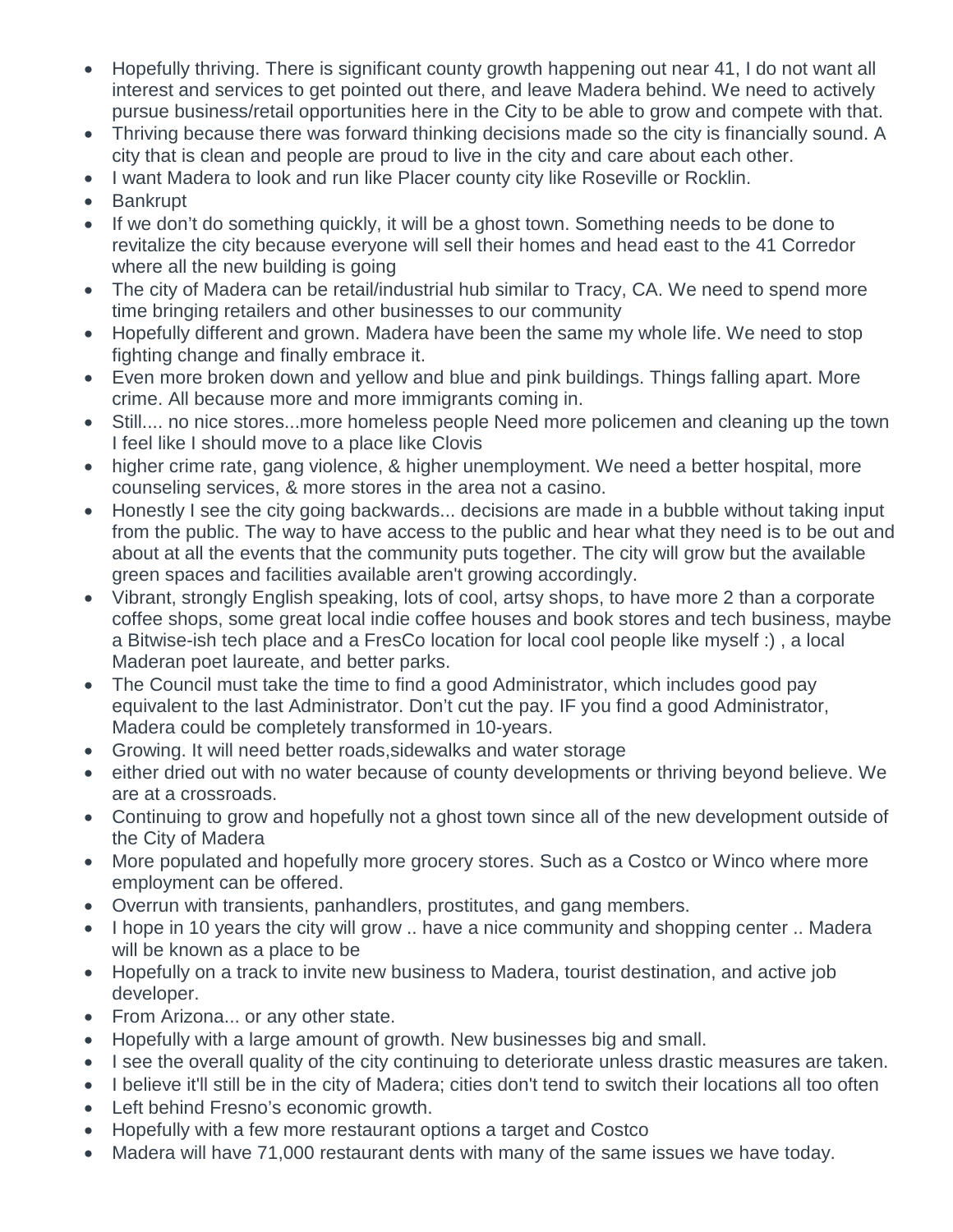- Probably exactly where it is now. This city has been run by old farmers that do not want there small farm town to progress into anything else....sad to say.
- Mostly blue collar
- We are currently at a fork in the road. With new development going on in the County, we will either face feast or famine in regards to growth in jobs and bringing in higher income families.
- Thriving with more shopping, restaurants, parks and job opportunities
- Expanded business opportunities and an improved downtown corridor.
- Hopefully, improved by technology and innovation, whether it be in ag or other businesses, grown out of its current limitations and thus, less impoverished.
- I hope that Madera can avoid the recklessness of current state politicians and preserve our conservative values. I see us growing and adapting with the needs of our youth. I see that we will continue to be part of the foundation of the financial power house that California has been for many years by supporting our ag and industrial workers.
- The City has great potential. Things cannot continue the way they are. The city needs strong a financial leader to help clean up the current mess.
- Would love to see new businesses like Target, Costco, Best Buy alongside the local businesses so it is more like Clovis/Fresno
- Hopefully a beautiful city that will make Fresno and the surrounding communities jealous. Lets bring in more business to old down town Madera and grow the communities near the 99 freeway. Lets add in walking trails that are not near the river - so other neighborhoods will have access as well. Make them feel safer.
- I don't know
- Break ground on casino. Take back Yosemite Ave from Caltrans. Revitalize Downtown. Affordable living. Better businesses. Swimming in millions of dollars for investing. Bigger and better Parks. Less homeless. Preserving our history and heritage of this Great City.
- A extremely healthy city with a thriving down town and a huge attraction to business typically in the industrial sector, with very well paying jobs. AND A CASINO!
- I see the City's boundaries reaching to the rail system at Avenue 12 and 99, providing housing, retail, commercial at this location. Open green spaces, providing good reliable water infrastructure and maintaining good local governance.
- If someone doesnt address the ussues, it will be exactly the same or worse.
- The same place it is now because you people are lame people like you and made this good town in Madera go to shit and a handbasket furthermore too many people like a good old boys that need to be put to the criminal law book again hung out to dry for the crimes that are committed by law enforcement and District Attorneys and judges for Madera
- I hope to see a growing city. With a population of 100,000 and local and chain businesses blooming
- Cleaner and safer community
- Developed, clean, safe and good median class jobs
- Praying for more jobs, less homeless, and more focus on helping the community and animals of madera.
- A suburb of fresno
- I see the city of Madera in major issues as the current city is not set up for growth if businesses restaurants etc. Madera ranchos new housing addition, and Fresno etc will continue to take out dollars away. I am thinking of moving as our city has no vision and nothing really here. I could see Madera having less people in 10 years as they have moved to cities with better resources and more to do
- Prospering and clean
- Without change, where it is now!!
- That depends on the community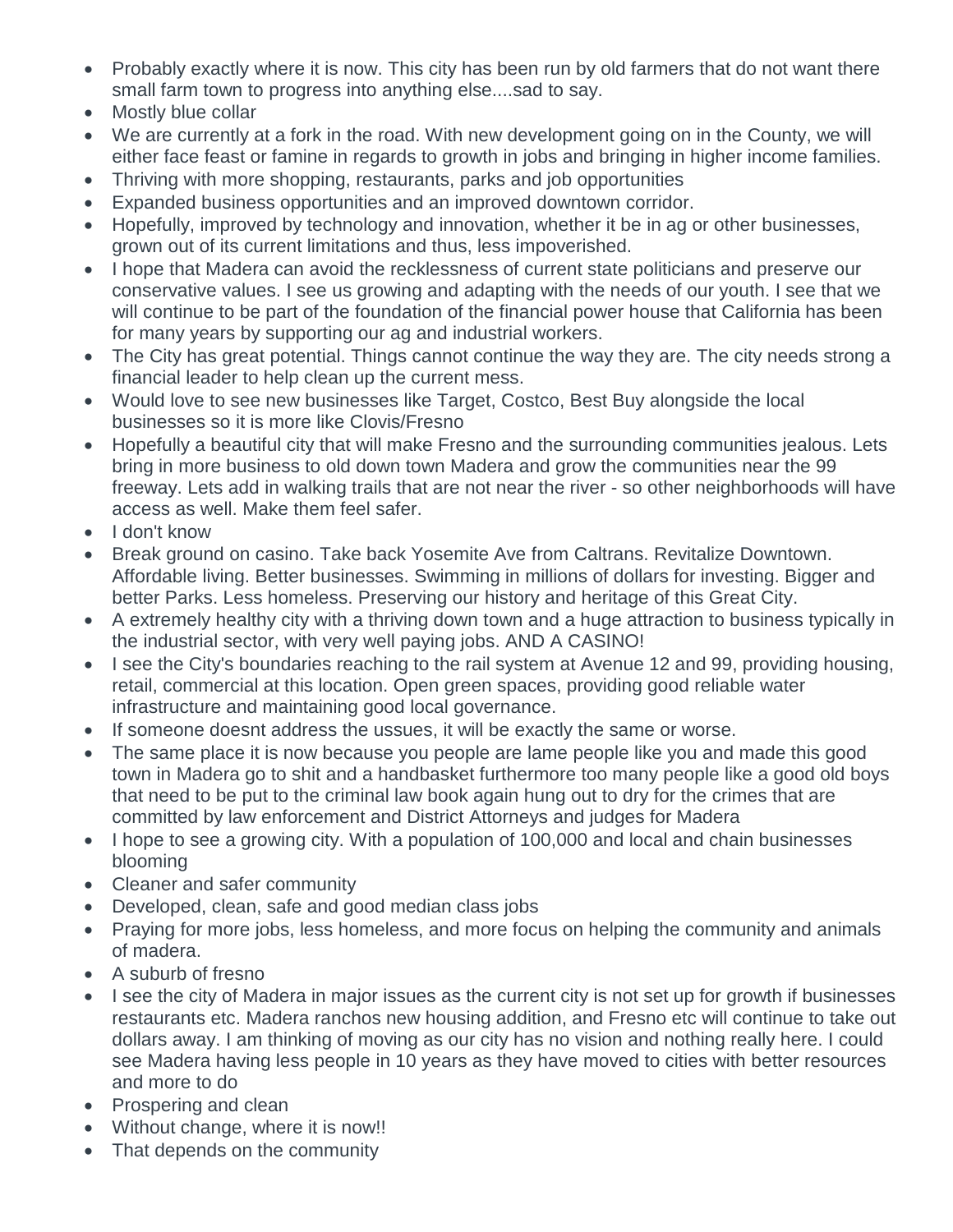- In the same place it has been. I have came across so many people saying how hard it is for small business owners to open up Establishments. There's a lot of red tape, it does not help that bay area on many of the commercial spaces. Why hasn't grown just like Clovis has.?
- With a revitalized, themed, downtown area, new shopping, and recreation areas.
- It all depends on what actions we take now
- Hopefully being progeessive in suppling useful services at a fair rate to the citizens
- Much larger with denser population
- With business growth that matches the population.
- In a safe nieghboorhood
- Hopefully, no gang violence. Crime rates at an all time low. Good relationship between the justice system and the community.
- Hopefully keeping gang crimes at a low rate, just trying to expand the area and bring more jobs and opportunities to our town. However we need to address the amount of increase in crime and DUIs.
- The looks of it, keep on building businesses or schools between residential area which is dumb cuz traffic is terrible. Hopefully some good flow of traffic. It's not a tourist down but too many dumb stop signs and when people come from out of town there confused yet we only have 4 exits. Signs and direction isn't good but hopefully it can be.
- Madera is primed to be the Valley's "Opportunity City"! In ten years I see a Madera that has grown and diversified its economic opportunities, has a diverse range of industries, lower costs of living, and larger numbers of families that make it an attractive place to incubate and grow small business. We've tapped into and developed education both as a sector and as the foundation for the human capital (our most important resource).
- Bankrupt and declining further
- I see the City of Madera experiencing moderate growth with new residents and new businesses.
- Hopefully, better than it is today both financially and aesthetically
- I see the completed Performing Arts Center and beautiful city scape.
- More productive in the area of community service, business booming, becoming more like a bigger city with all the shopping available to all of our citizens, we should never have to travel to another city to purchase items that we need for everyday life...but yet I do all my major shopping in Fresno, our city is lacking in that area..
- Expanding with illegal immigration like all of California, and all republicans leaving this shithole called California.
- I would like to see some industrial growth, and maintain a vibrant agricultural market. Help grow the local wine industry.
- Hopefully in a better place with a cleaner community and more people wanting to live her. With more businesses and job opportunities.
- Would like to see the city embrace commerce and controlled growth. Lots of potential to be great especially with our new schools coming.
- I see our city in rapid decline along with our state. I believe the illegal population and the welfare state will ultimately destroy us.
- Growing
- Unfortunately, I see our city run down with nothing new such as industry and retailers. Developers are more interested in the Riverstone and Tesoro Viejo area. We have nothing in our city!
- It depends. We will either be pulled together by wise leadership, or we will be torn apart by a failed leadership.
- All Maderans are finally proud to say they live in Madera. Preserve the western look of the town but give us option on activities.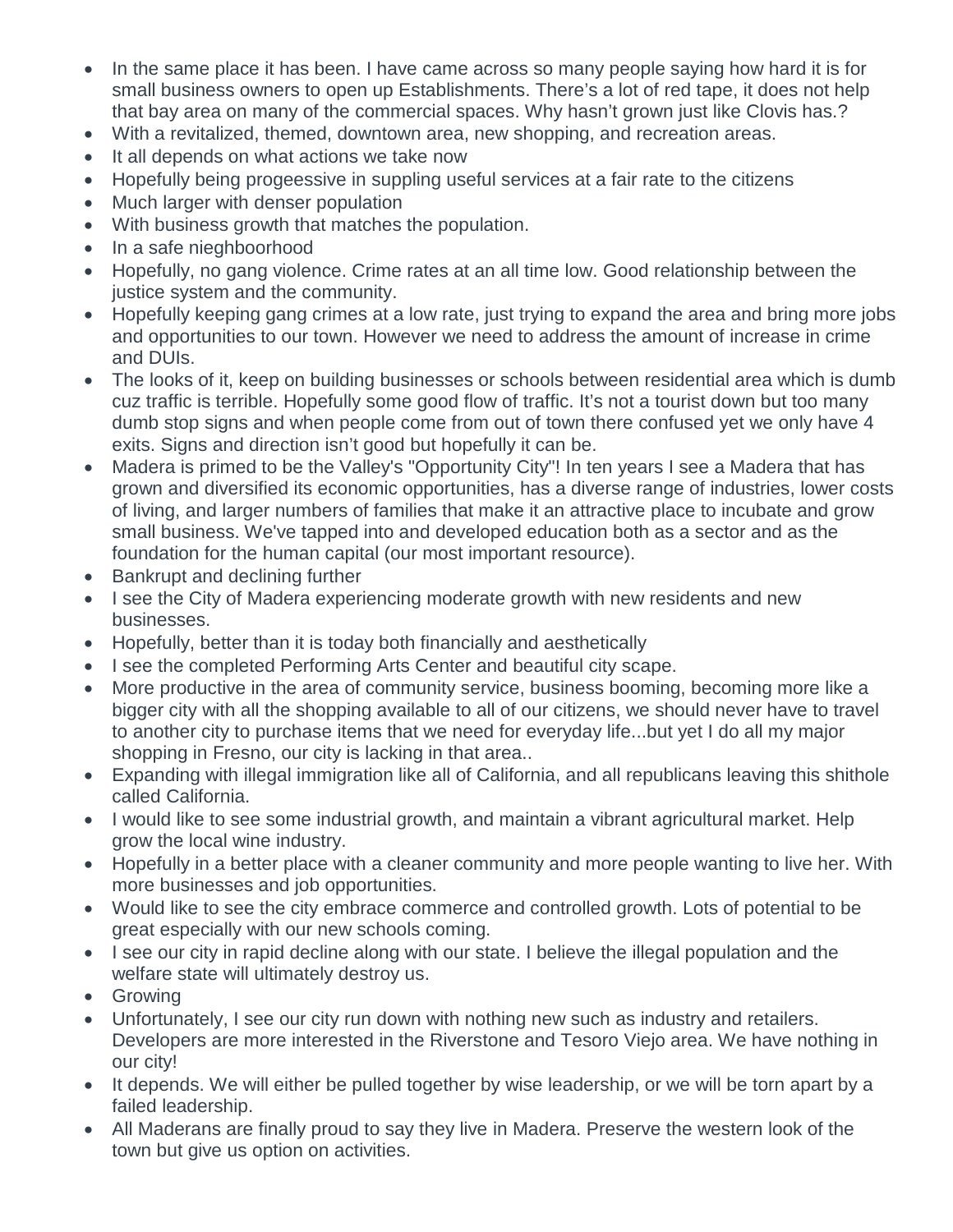- If the city's tax money is administered accordingly, Madera could become a safe and respected town.
- Same financially
- We are fortunate to be a city with a better financial picture than most although there are still shortfalls. The new Administrator should be able to build on the successes that have already been achieved and foresee problems coming down the road. A lot of groundwork has been laid for future development. The future of Madera is good if we can keep the ball rolling
- Anywhere but here hopefully

### **Is there anything else you would like the City Council to consider when selecting a new City Administrator?**

- Yes. That they would have more meetings for accountability for every department.
- Have them be someone whom the City Council believes can make Madera great again.
- Investment experience, business management experience, diversity
- Create a pay scale that is not so over the top. Keep it equitable to communities of our size, demographics and economic stature.
- I want to reemphasize the need to improve our public schools. Having all these new structures and buildings are essentially worthless is test scores are poor and drugs continue to infiltrate our schools.
- You don't need to pay a fat salary to a person with a vision and a plan the right person would work for a nominal salary to have the opportunity to implement their plan and see their vision materialize. Put the fat salary into rebuilding Madera. Don't be like the BOS who have fat wallets and think they are working when they smile and shake hands. Hire someone who is not political and genuinely has the City of Madera as their priority
- Having the person be a veteran of the military. They served our country with honor and now can help the city become the best city in the valley.
- Someone young (30-45) with fresh ideas
- I want the council to look outside themselves and those in the community that TELL them how to think and make decisions that are best for everyone and not those that scream and yell about what they want. I want the council to work TOGETHER and stop and listen to each other and the majority of the citizens that aren't self serving. And care about the whole city and not just those that are the people that are in the council members ears.
- I would like to see the city council select someone who can take Madera from where it is today and improve the quality of life by ten times.
- No
- Someone who has the energy the knowledge and the imagination to rebuild the city with a thriving downtown as it once was.
- The city administrator should be party neutral, or be eager to consider bipartisan efforts to make Madera a better place for everyone.
- Do not make this decision lightly or quickly. Take your time when finding the right candidate. Dont just go into this thinking it has to be someone from Madera only. Or someone from Madera with a good last name or someone that is a good member of so and so's church. That seems to be the way decisions are made in Madera sometimes and it it time for that to change. Do not be afraid of a hire based on race, gender or creed. Truly do what's right and hire the right candidate. We are more than a farming town. We can be better and we can be more. We need to move Madera to the future.
- Pick one that's all for getting these illegals out of here. I was born and raised here. This city has gone straight down since I was born 40 years ago!
- A person who actually cares for this town No I'm it for jus the money
- What is their long term goal, what other businesses do they operate, will their business endeavors be an asset or concern, do they understand how serious the drug issues are here?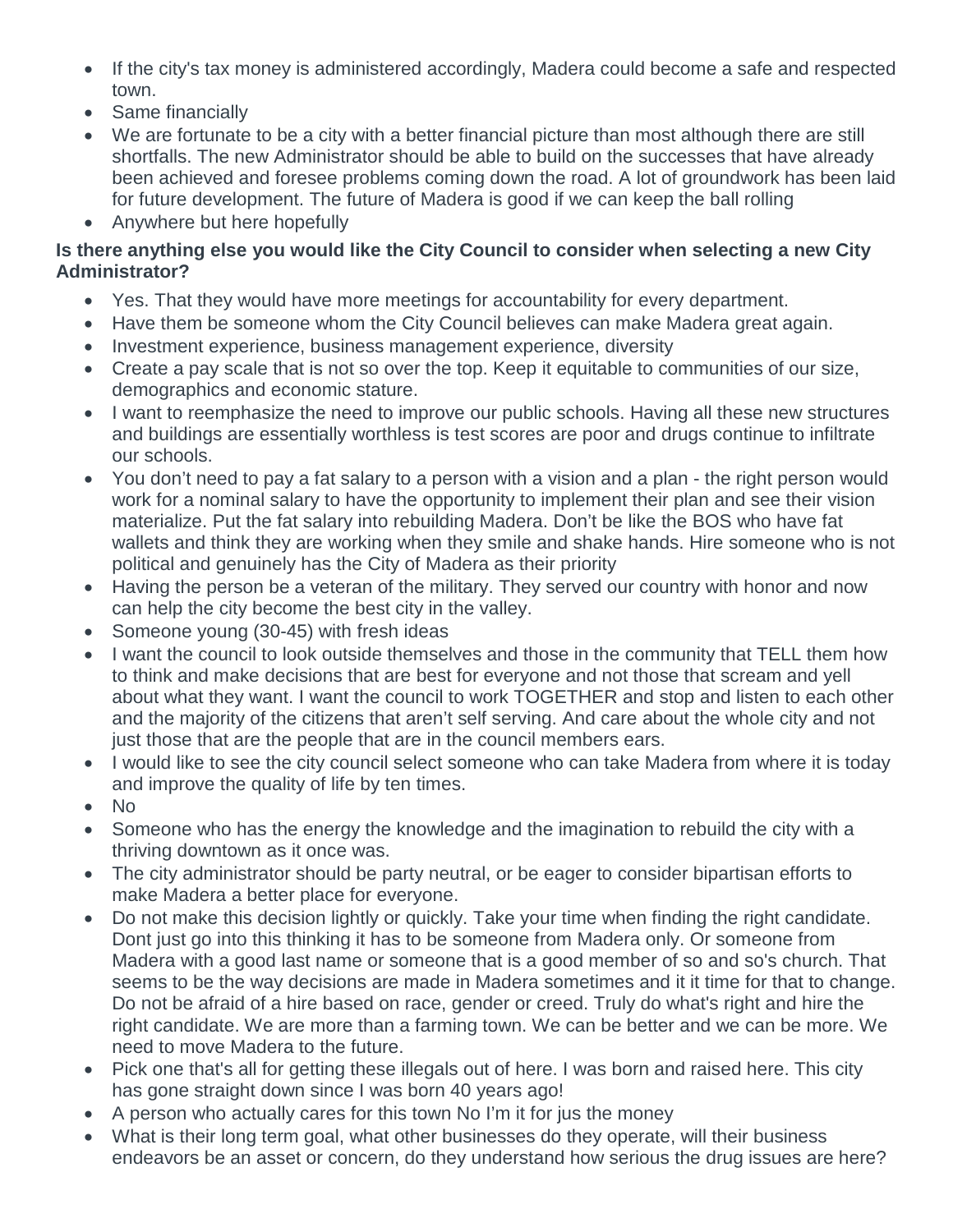We have generational poverty, generation child welfare issues, & generation unemployment. The city years ago to picked a casino over a U.C campus in our community which says alot. The percentage of college graduates in the area is very low & limited for those without their own means of transportation.

- Like I said someone that is willing to go and look at what the city needs are not just during the day but also after normal hours. Someone that is willing to do something regarding all the homeless that are camping through out the city.
- No. We selected them to make the right choice. I trust they can.
- Keep the pay up and make it a prerequisite to live in Madera. Don't cut the pay. If you do you will get a mediocre Administrator.
- Be transparent
- Use your hearts and heads to decide what is best for this community we all love. We have all had opportunities to leave but we decided to chose Madera.
- The new City Administrator should be someone that is not influenced by politics. Someone that is in it for the long haul and not just moving on in a year to a bigger, better opportunity. Someone bilingual would be a great asset for the community with demographics such as Madera.
- Some residents are being ticketed for parking on their properties. New to community. Should this information be put on the Newsletter or note the link of the rules. Never had this issue where I came from.
- Not a career politician, preferably law enforcement experience or military experience beyond 4 year enlistment, actually lives in this city and has for 5 or more years, US born.
- Please pick someone with experience who can make our community better.. please no more good ole boys..
- Someone outside Madera.
- Term limits, depending on performance. No preference on age. A youngster with his/her head on "straight" could have fantastic ideas to improve Madera's lot in life!
- Person should be local. Should be from Madera, live in Madera, pay taxes in Madera. Be Madera Proud!
- The individual needs to be pro business in order to increase civic engagement and bring new jobs/businesses to this city.
- no stealing money from the general fund
- Let's get some "new blood" in here. Hopefully someone who is not seen as one of the "good ol' boys". Maybe that will quiet some of the ney sayers that apparently are not please with out local representatives
- A woman
- Make sure he or she walks on water with with wisdom of Solomon.
- This is a huge decision. I wouldn't rush the process. This is not an election or popularity contest. The public has no right to push their personal interests on who they want to be the Administrator.
- reasonable salary consistent with what working citizens of Madera are making.
- Yes. To be forward thinking, and be for the people. Have a positive vision for Madera! Lead in service! Eliminate complacency in yourselves as well as your staff at ALL levels; not just management and admin. Stop with the clicks, nonesense agendas and get to work. You have residents and employees willing to do that, just need strong leaders and their direction. We are tired of being a stepping stone for politicians wanting to be at the state level, instead of improving Madera.
- Should be a valley native who understands the importance of preserving our conservative values.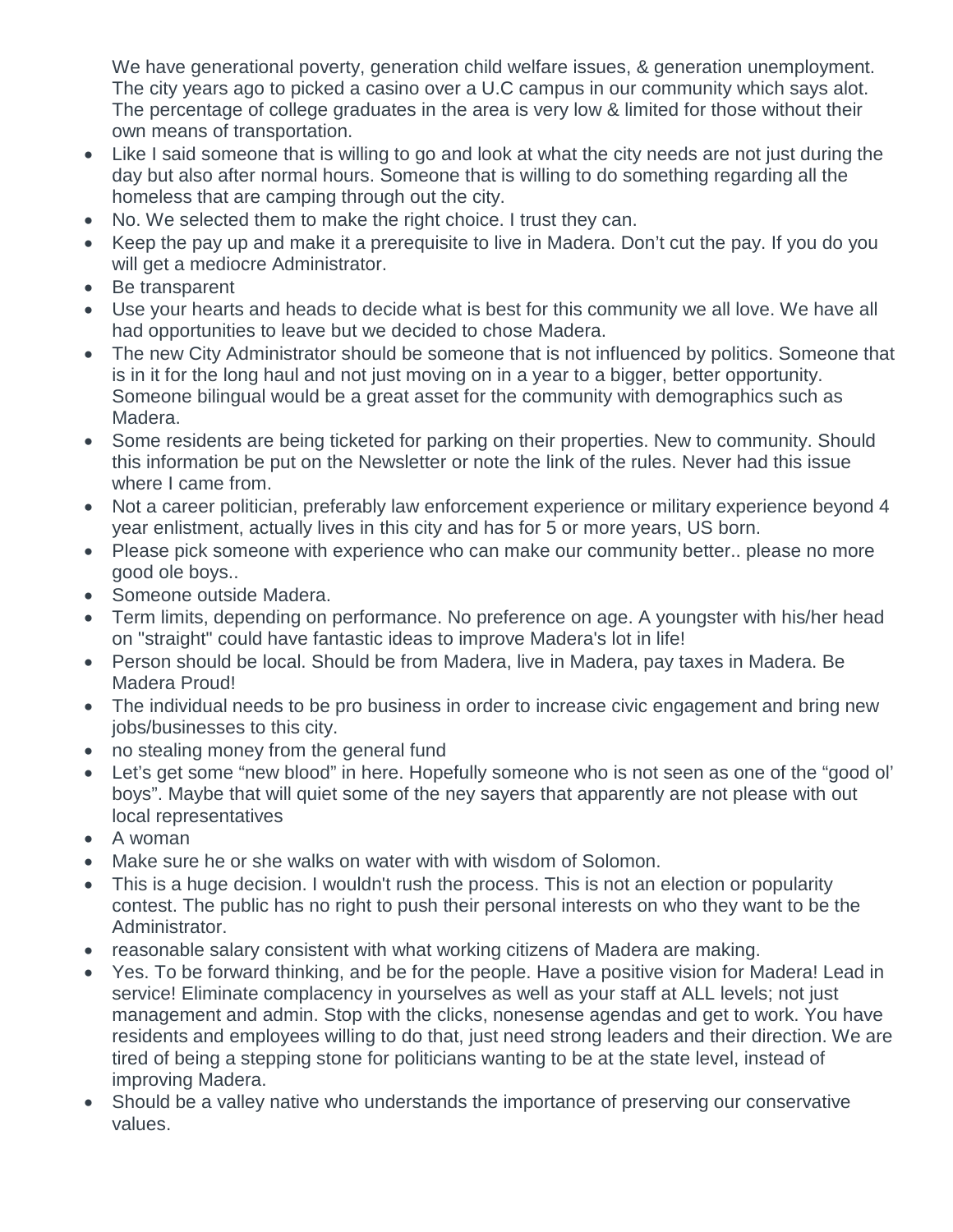- When it comes to the decision on selecting the perfect person for the job that this question is considered. Is this person well rounded in all aspects that the community will be proud to have as the New City Administrator?
- Put the City of Madera first not your paycheck! This city has great potential and with the correct candidate in office, Madera can be one of the best places to live in California!
- Don't hire someone ready to retire. Don't hire someone who is simply using this position as a stepping stone. Hire someone who's children go to school here in Madera. Hire someone who's mindset is to surpass Fresno!
- DONT BE AFRAID TO HIRE SOEMONE YOUNG!
- A solid commitment to improve the lives of the hard working residents of Madera.
- Someone who isn't from the "Good ol' boys" club.
- Truly somebody who hasn't common knowledge of what it takes to be a leader as you being a follower and dictating somebody else's moves and what they've done prior and they need to know yeah maybe if I follow in their footsteps people will listen. Someone with leadership skills who is ex-military like a sergeant who knows his duty to his community who swore an oath and upholds that oath to the degree of the nation
- Someone who actuallycare for the citizens and has previously demonstrated those skills. Rather than having someone who has the job just for the salary/power.
- Honesty and commitment
- Somebody who values diversity and Make a an effort to hire people from the community. Must live on the City
- Focus more on helping the community rather than lining admin pockets. They are in that position to help better the city not better themselves.
- A local who actually lives in madera
- We need to get someone out and away from the Madera area. Needs to be someone who can come in and review the city from A to Z without the idea that we have always done it this way. Also the city administrator needs to have a contract as the city let the past city administrator stay for almost 30 years that was way too long it stalled the city as nothing was ever changed
- Be a genuine person. Someone we can relate to and feel comfortable with. Someone who isn't flaky but rather open with the community
- His past
- Political party aside, the person has to be trustworthy, Community focused and concerned more with the issues in our city ranther than their paycheck
- Somebody that's not in it so much for the money although I know that people have to live and earn a living. Somebody that's going to be clear as water when it comes to finances or any other city plans.
- Someone who can evaluate current city administration and have a vision to implement changes to move Madera forward in the coming years.
- Make sure that they hire someone that will not allow city employees to make a ridiculous amount of money
- Non politician preferibly a businessman
- N/A
- Having more activirys
- NA
- To consider a candidate who will be able to handle this position, not only as the overseer of every aspect of our towns departments but also someone who really wants to improve Madera as a whole and is realistic. Someone who can respect the public and keep our interests at heart.
- Yeah hire someone who isn't just a buddy but a person who has lived, learned and want to see the city thrive not their own self. They can thrive once the city does.